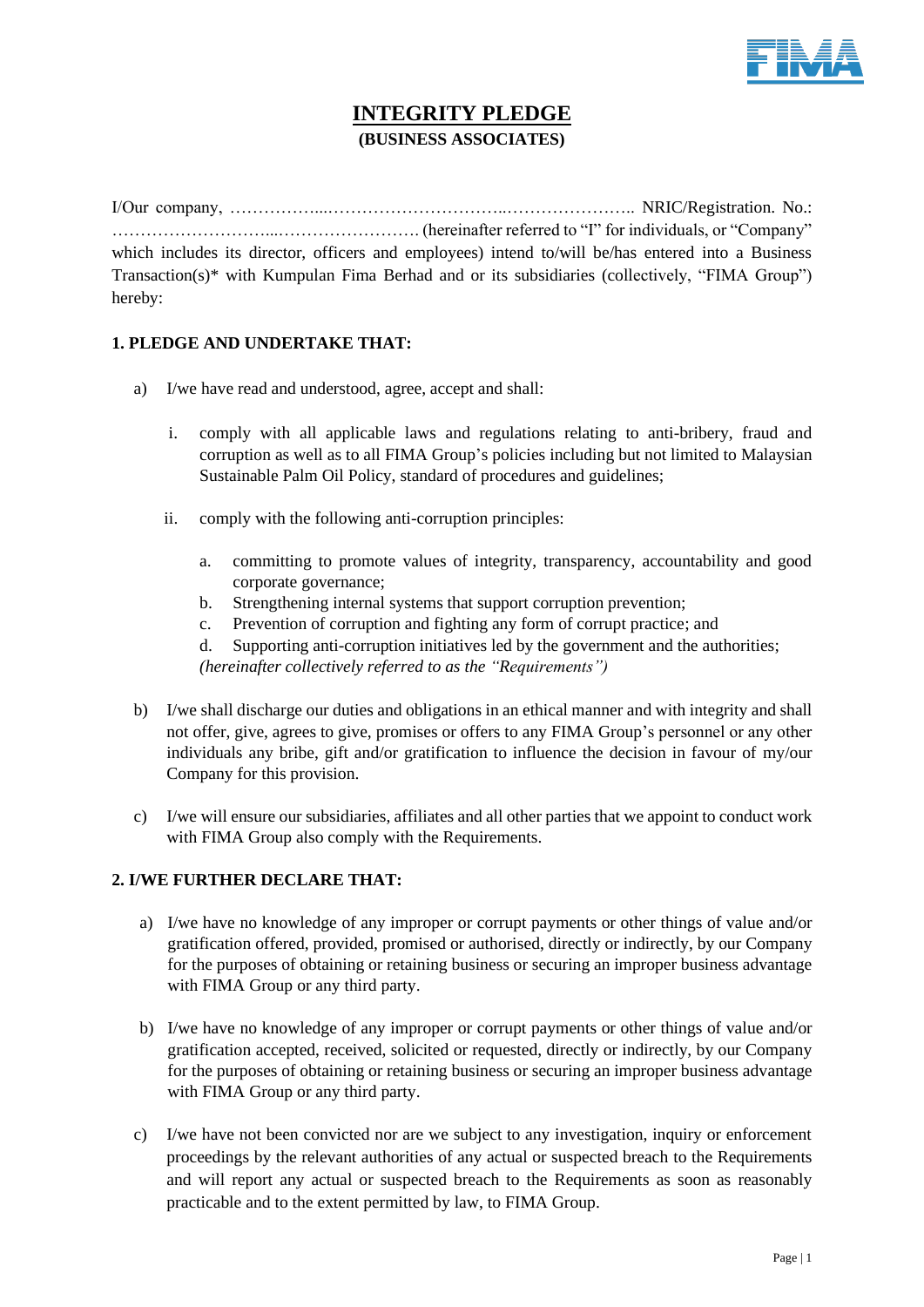- d) in the best of my/our knowledge and belief, there are no actual, potential, or perceived conflict of interest situations with FIMA Group or other stakeholders of the FIMA Group's businesses and that:
	- i. our shareholders/ directors/ personnel holding key management function and their close family members do not have any relationship with any employees of FIMA Group or members of the Board of Directors of FIMA Group; and
	- ii. I/we, including our shareholders/ directors/ personnel holding key management functions and their close family members do not have any interest that could be in conflict with my/our obligations with FIMA Group

I/we agree to immediately notify FIMA Group, as soon as practicable, on any emerging or new actual, potential, or perceived conflict of interest situations that arise.

## **3. I/WE FURTHER AGREE AND ACKNOWLEDGE THAT:**

- a) if any information herein is found to be untrue, incomplete, or inaccurate, FIMA Group reserves the right to suspend (pending results of investigation) any service or Business Transaction\* or revoke or terminate such service or Business Transaction\* and/or reporting any instances of bribery to the relevant authorities. FIMA Group has the right to suspend or revoke or terminate such service or Business Transaction\* without any liability whatsoever on the part of FIMA Group and I/we may be disqualified from tendering for future contracts/jobs if I/we proven to have breached the Requirements or any other terms and conditions implemented by FIMA Group.
- b) I/We shall promptly inform FIMA Group of any breach and/or alleged/ suspected breach of the Requirements and cooperate with FIMA Group in any investigation of such breach involving any FIMA Group's employee.
- c) The provision set out in this declaration form shall form part of the terms and conditions of our Business Transaction\*.

I/We declare that all information provided herein is, to the best of my/our knowledge and belief, true, complete, and accurate.

| Signature:                      |  |
|---------------------------------|--|
| Name:                           |  |
| Identity Card/ Passport Number: |  |
| Designation:                    |  |
| Company Stamp:                  |  |
| Date:                           |  |